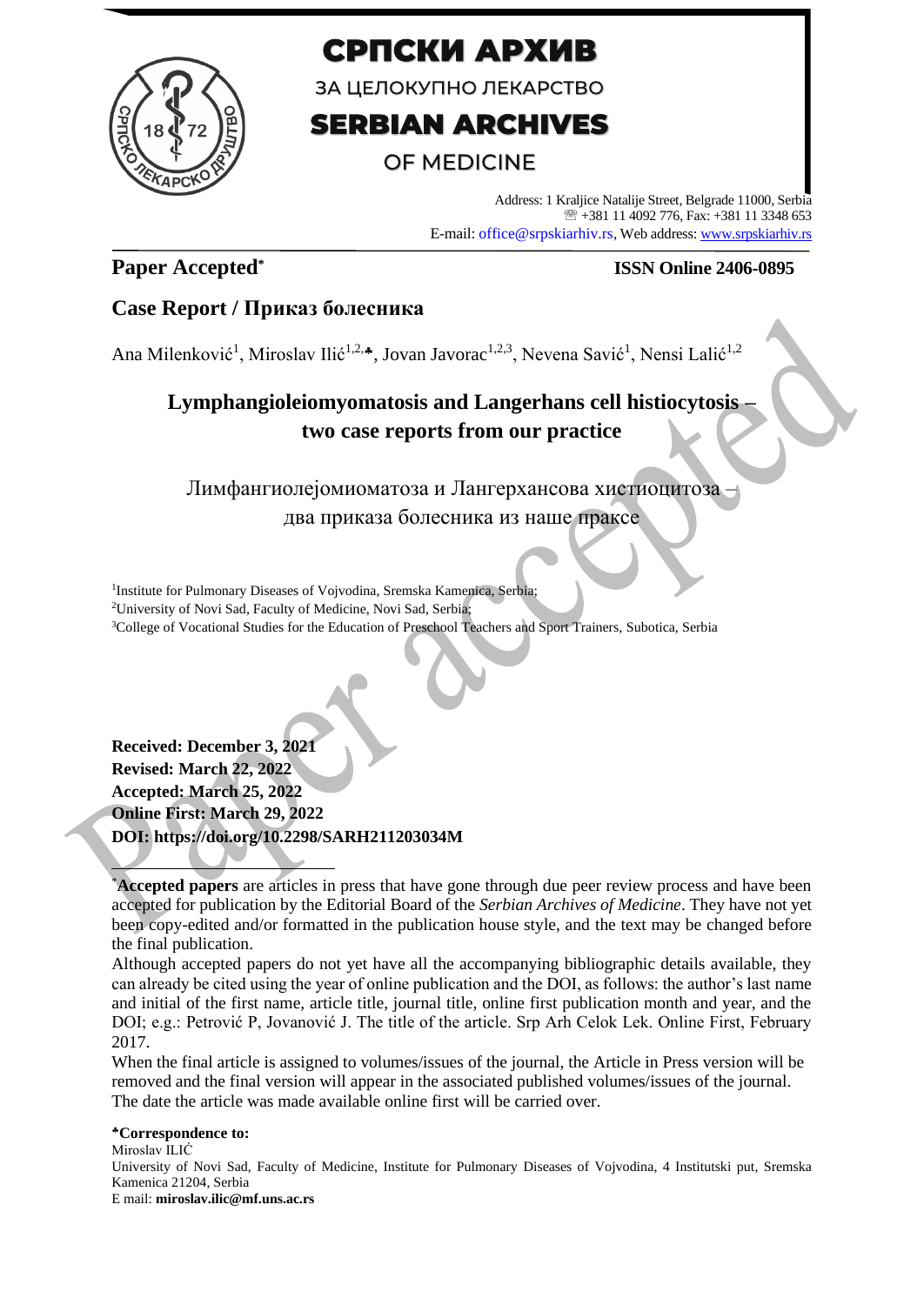## **Lymphangioleiomyomatosis and Langerhans cell histiocytosis – two case reports from our practice**

Лимфангиолејомиоматоза и Лангерхансова хистиоцитоза – два приказа болесника из наше праксе

#### **SUMMARY**

**Introduction** Lymphangioleiomyomatosis (LAM) and pulmonary Langerhans cell histiocytosis (PLCH) are the most common pulmonary cystic diseases. Although they differ in pathogenesis, they share several features. The aim of this paper is to present the similarities and differences between these diseases, as well as to describe two cases from our practice.

**Outlines of cases** The patient with LAM (43 y.) has pulmonary changes detected during regular examination within the underlying disease – tuberous sclerosis. Four years after starting therapy with everolimus she is still respiratory asymptomatic, a slight radiological deterioration of cystic changes is registered, the diffusion capacity is declining (for 12%).

The second patient (23 y.) was admitted due to bilateral radiological lung changes and symptoms in the form of dry cough, quick fatigue and chest pain. Pathohistological examination of the transbronchial biopsy showed numerous large-core histiocytes, immunohistochemically positive for CD1a and S100, so it has been concluded that it is Langerhans cell histiocytosis. Cessation of smoking was advised. The follow-up examinations show withdrawal of symptoms and an orderly finding of lung function, chest HRCT indicates slight regression of changes. In the meantime, the patient gave birth to a healthy child, the pregnancy and prenatal period went smoothly.

**Conclusion** These diseases are extremely rare and in cooperation with other specialties should distinguished from diseases that mimic lung cysts.

**Keywords:** lymphangioleiomyomatosis; pulmonary Langerhans cell histiocytosis; cystic lung disease

#### **САЖЕТАК**

**Увод** Лимфангиолејомиоматоза (ЛАМ) и плућна Лангерхансова хистиоцитоза (ПЛЦХ) су две најчешће плућне цистичне болести. Премда се разликују у патогенези, имају неколико заједничких карактеристика. Циљ рада је био описати сличности и разлике између ових болести, као и приказати два случаја из наше праксе.

**Прикази болесникâ** Пацијенткињи са ЛАМ (43 г.) су плућне промене откривене током редовних контрола основне болести- туберозне склерозе. Након четири године лечења еверолимусом она је и даље респираторно асимптоматична, са благом радиолошком прогресијом цистичних промена, и падом капацитета диузије (за 12%).

Друга пацијенткиња (23 г.) је хоспитализована због обостраних плућних промена и симптома у виду сувог кашља, убрзаног замарања и болова у грудном кошу. Патохистолошким прегледом трансбронхијалне биопсије уочени су бројни хистиоцити, имунохистохемијски позитивни на *CD*1а и *S*100, те је закључено да се ради о Лангерхансовој хистиоцитози. Саветован је престанак пушења. На контролним прегледима болесница је била асимптоматична, налази плућне функције уредни, ХРЦТ грудног коша указује на благу регресију промена. У међувремену пацијенткиња је родила здраво дете, трудноћа и перинатално доба су протекли уредно.

**Закључак** Ове болести су изузетно ретке и у сарадњи са другим специјалностима треба их разликовати од болести које имитирају плућне цисте. **Кључне речи:** лимфангиолејомиоматоза; плућна Лангерханосова хистиоцитоза; цистичне плућне болести

### **INTRODUCTION**

Diffuse cystic lung diseases are a group of disorders of different pathophysiological mechanism of occurrence, which is characterized by the presence of multiple lung cysts [1]. There are conditions that mimic lung cysts, both in clinical and radiological terms, and these are emphysema, bronchiectasis, cavitation, honeycombing, localized pneumothorax [2]. Individual cysts in the lungs may be present in healthy individuals, as well as a result of aging,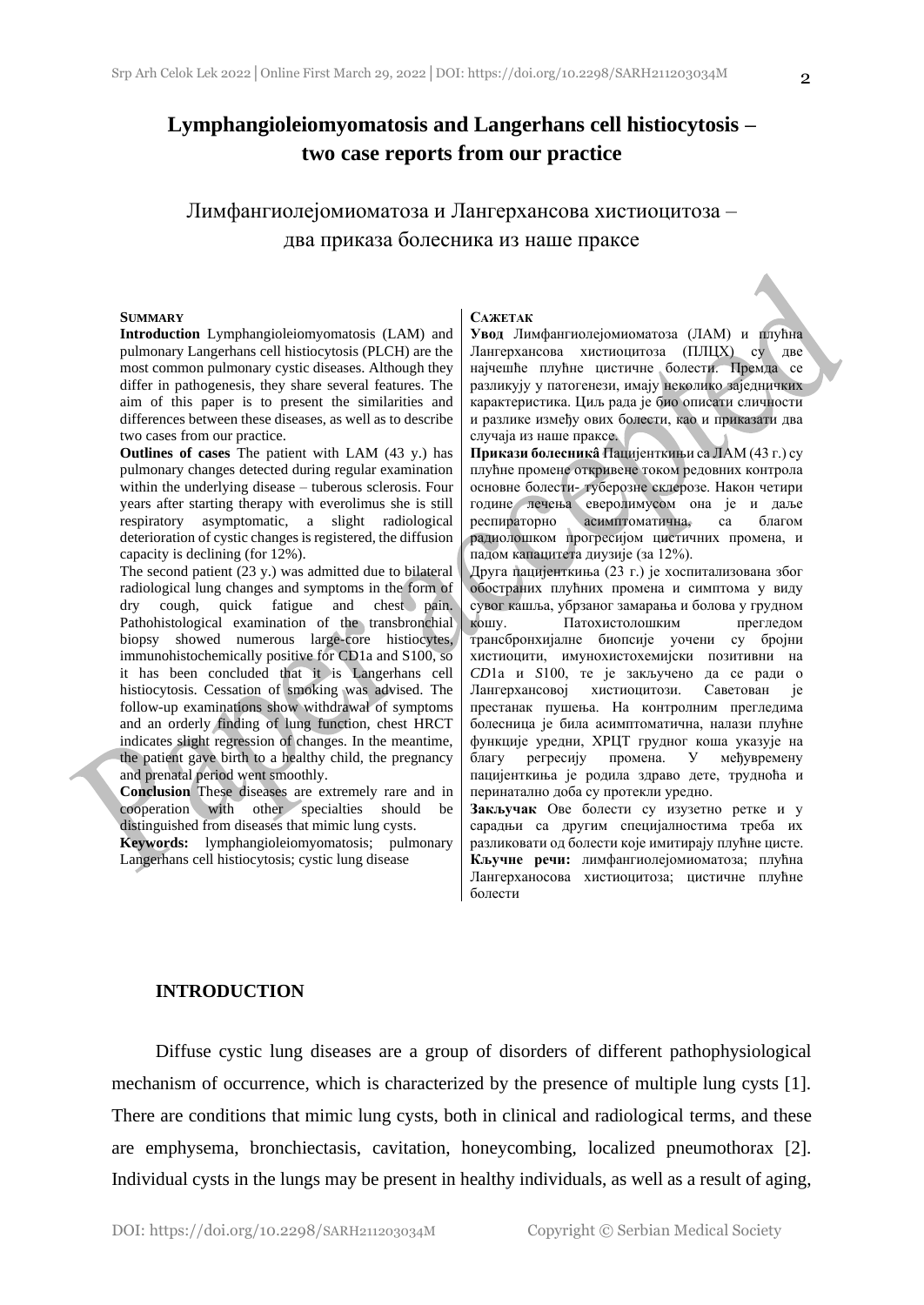previous infections or trauma. In the past decade, owing to the development of high-resolution computed tomography (HRCT), level of knowledge about these diseases has increased and disease evaluation is performed based on the radiological appearance of cysts (shape, size, wall thickness and distribution) [1, 3].

Lymphangioleiomyomatosis (LAM) and pulmonary Langerhans cell histiocytosis (PLCH) are the most common pulmonary cystic diseases. Although they differ in pathogenesis, they share several features. Both diseases act as neoplastic disorders, have cystic radiological pattern, affect young people in generative period, and can have extrapulmonary involvement.

The aim of the paper is to present the similarities and differences between these diseases as well as to describe two cases from our practice.

## **REPORTS OF CASES**

### **The patient with lymphangioleiomyomatosis**

Female patient (43 y.) was referred to the Institute of Pulmonary Diseases of Vojvodina (IPDV) in 2016 by a competent neurologist to clarify the etiology of bilateral diffuse pulmonary changes, detected during regular systematic physical examination within the underlying disease - tuberous sclerosis, which was diagnosed in her 4th month of life. Within her underlying disease, the patient has occasional epileptic seizures of the petit mal type, mild mental retardation, changes in the skin of the face and torso, previously ultrasound-verified tumor altered structures of the kidneys and uterus (myomas).

Upon admission, the patient is asymptomatic; auscultatory finding is normal. X-ray of the chest shows a without pathological changes over the lungs. HRCT verified bilateral and diffusely increased density of the lung parenchyma, which showed smooth thickening of interlobular septa and a large number of clearly demarcated, randomly distributed hypodense (cystic) smooth-walled lesions of various shapes and diameters (up to 16 mm in diameter) (Figure 1). The pulmonary gas exchange is preserved at rest, while during exercise of two floors oxygen drops by 1.3 kPa. The spiroplethysmographic finding is normal. During 6-minute walk test (6MWT) the patient crossed 420m (57%). Mild pulmonary hypertension (RVSP 35mmHg)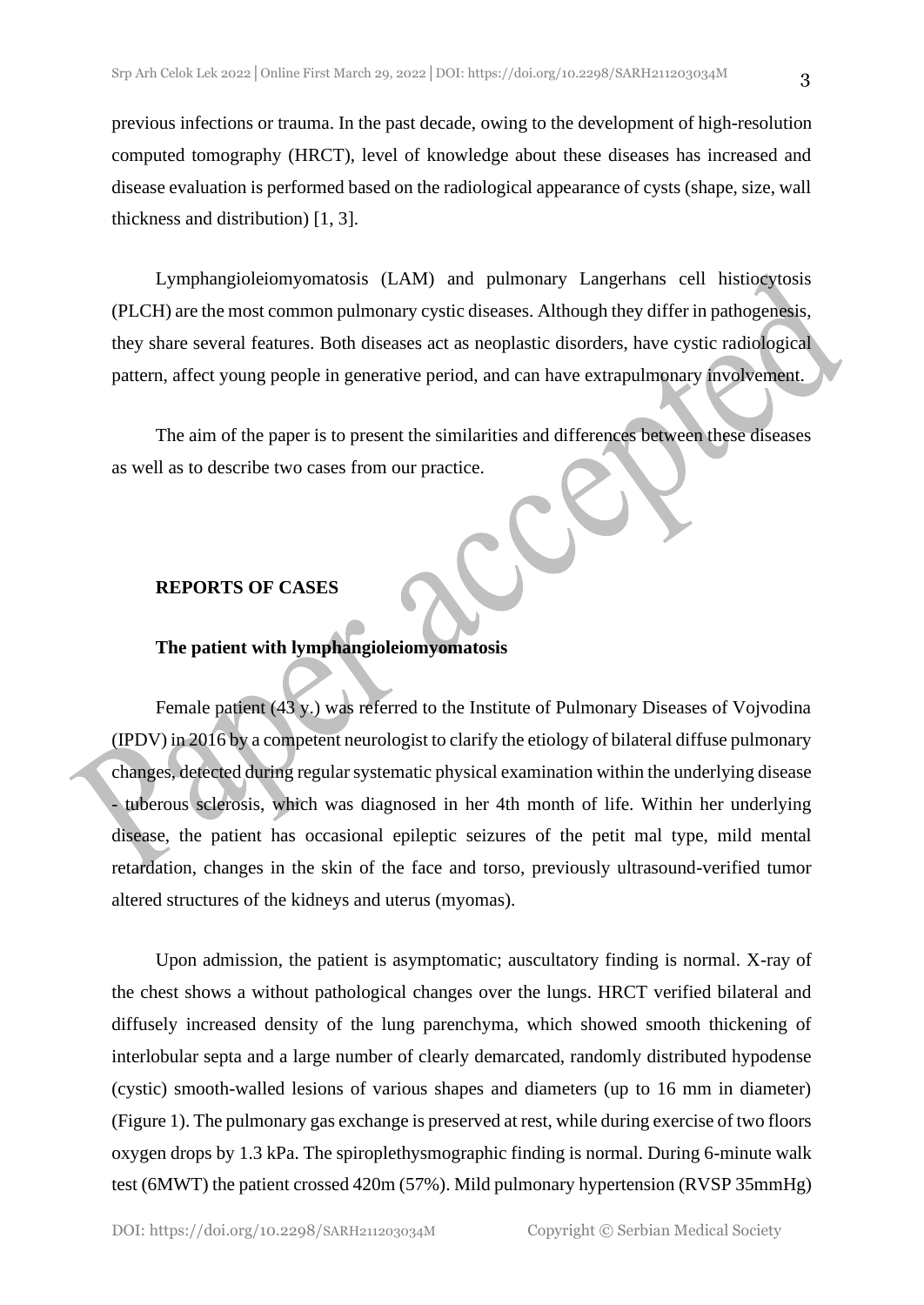is verified by echocardiography (ECHO). Based on the clinical and radiological findings, the patient was diagnosed with LAM within the tuberous sclerosis complex. The patient started using everolimus (5mg/day) in agreement with a neurologist and immunologist.

The patient reported four years after the first examination (she didn't come to the advised annual check-ups on her own initiative). She denied respiratory problems, auscultatory finding is normal. HRCT indicates a discrete increase in the number of multifocal thin-walled cystic changes (Figure 2). The spirometric finding is normal, the diffusion capacity is declining compared to the first examination (Table 1). The ECHO finding is stationary. It was continued the use of everolimus.

## **The patient with Langerhans cell histiocytosis**

Patient (23 y.) was admitted to the IPDV in 2018 due to bilateral radiological lung changes and symptoms (dry cough, chest painandquick fatigue), that appeared two weeks before admission. She is a smoker (5 packs/year), without comorbidities.

The X-ray of the chest verifies reticular changes in the upper and middle lung fields on both sides. Chest HRCT indicates bilateral diffuse, more pronounced in the upper and middle parts, thin-walled cystic lesions of various sizes, up to 15 mm in size (Figure 3). Spiroplethysmographic finding indicates a slightly reduced diffusion capacity (64%). The gas exchange is normal. Pulmonary hypertension (RVSP 43mmHg) is registered ECHO. Pathohistological examination of the transbronchial biopsy showed numerous large-core histiocytes, immunohistochemically positive for CD1a and S100. It has been concluded that it is Langerhans cell histiocytosis and additional examination (ultrasound and CT of the abdomen, endocrinological examination) ruled out systemic spread of the disease. The therapy included advice on the cessation of smoking, which the patient did.

The 6-month follow-up examinations show a good general condition of the patient and an orderly finding of lung function. In the meantime, the patient gave birth to a healthy boy, the pregnancy and perinatal period went smoothly. Chest HRCT three years after diagnosis (Figure 4) indicates slight regression of bilateral cystic changes. ECHO shows an improvement,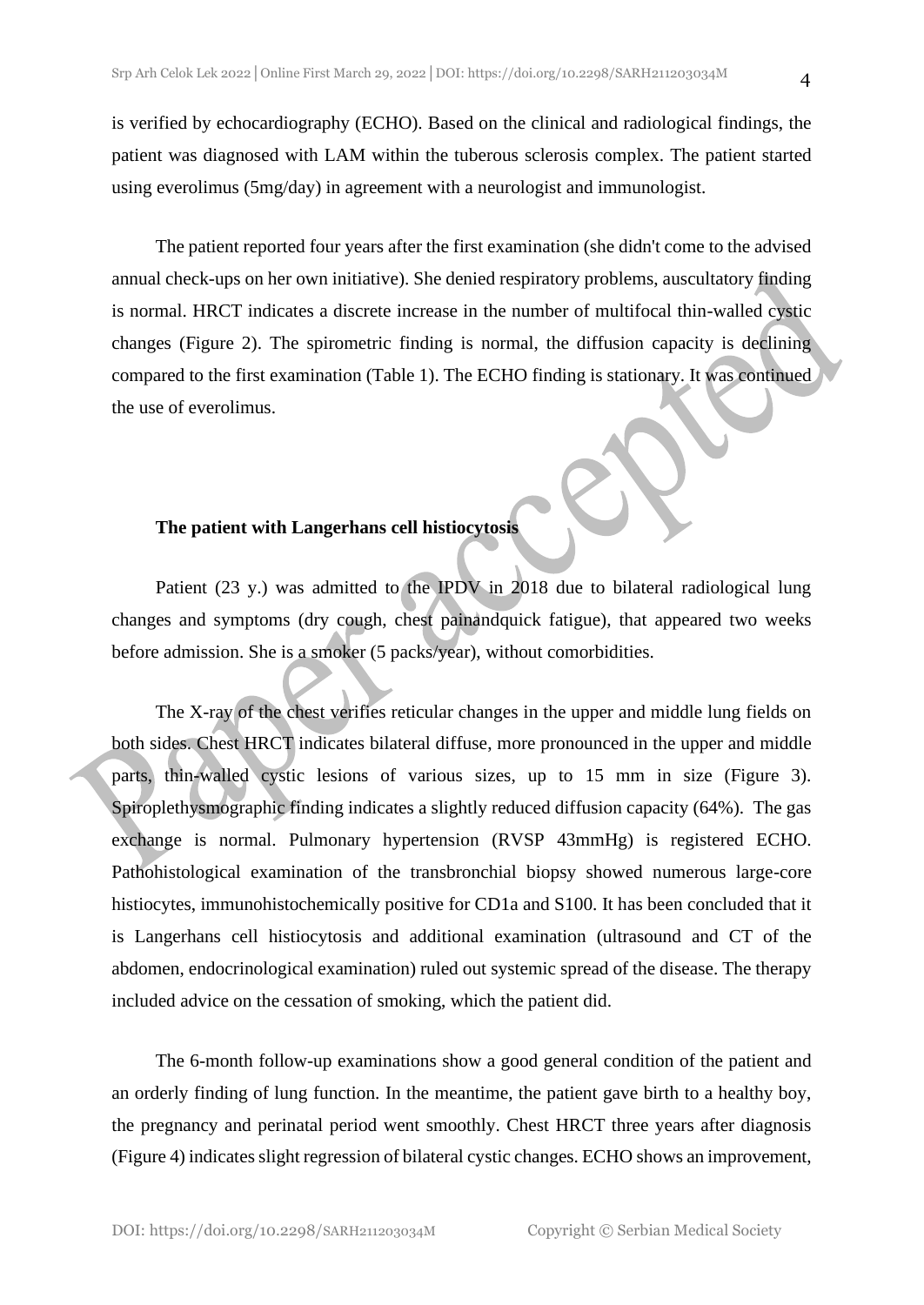pandemic (IPDV was in the COVID system).

This paper was approved by the Ethics Board of the Institute for Pulmonary Diseases of Vojvodina.

### **DISCUSSION**

Pulmonary LAM is a disease involving the proliferation of smooth muscle cells of the blood and lymph vessels of the pulmonary interstitium, which leads to the formation of thinwalled cysts, pulmonary hemorrhage and the involvement of lymph nodes can lead to chylous pleural effusions [4].

PLCH is a disease of former or current smokers, where cigarette smoking triggers abnormal proliferation and migration of dendritic cells, then activation of the immune system, which all together leads to the formation of peribronchiolar nodules and later lung cysts [1]. These two diseases are reclassified from interstitial diseases into tumors -LAM belongs to PEComa tumors (perivascular epithelial tumors) which are classified as low-grade connective tissue neoplasms, and PLCH is classified as a bone marrow derived dendritic cell tumor according to the World Health Organization [4].

Both diseases can occur in isolated or systemic form. LAM exists in a sporadic form (s-LAM) or within the tuberous sclerosis complex (TSC/LAM). Likewise, Langerhans histiocytosis may have its own isolated-pulmonary form (PLCH), or multisystem form (MS-LCH) [1].

These diseases are extremely rare. The annual incidence of PLCH is 2.2/1 million, while the incidence of LAM is 1-7/1 million inhabitants [3]. There are no official data for Serbia, neither for region [5,6]. PLCH is equally represented by sexes, s-LAM occurs only in women, small percentage (13%) men with tuberous sclerosis (TSC) will develop LAM [4,7]. Age at diagnosis is similar for both diseases (32-35 years) [4,7]. Smoking is 90-100% present in PLCH, while LAM occurs mainly in non-smokers [4,7]. Our patients were females in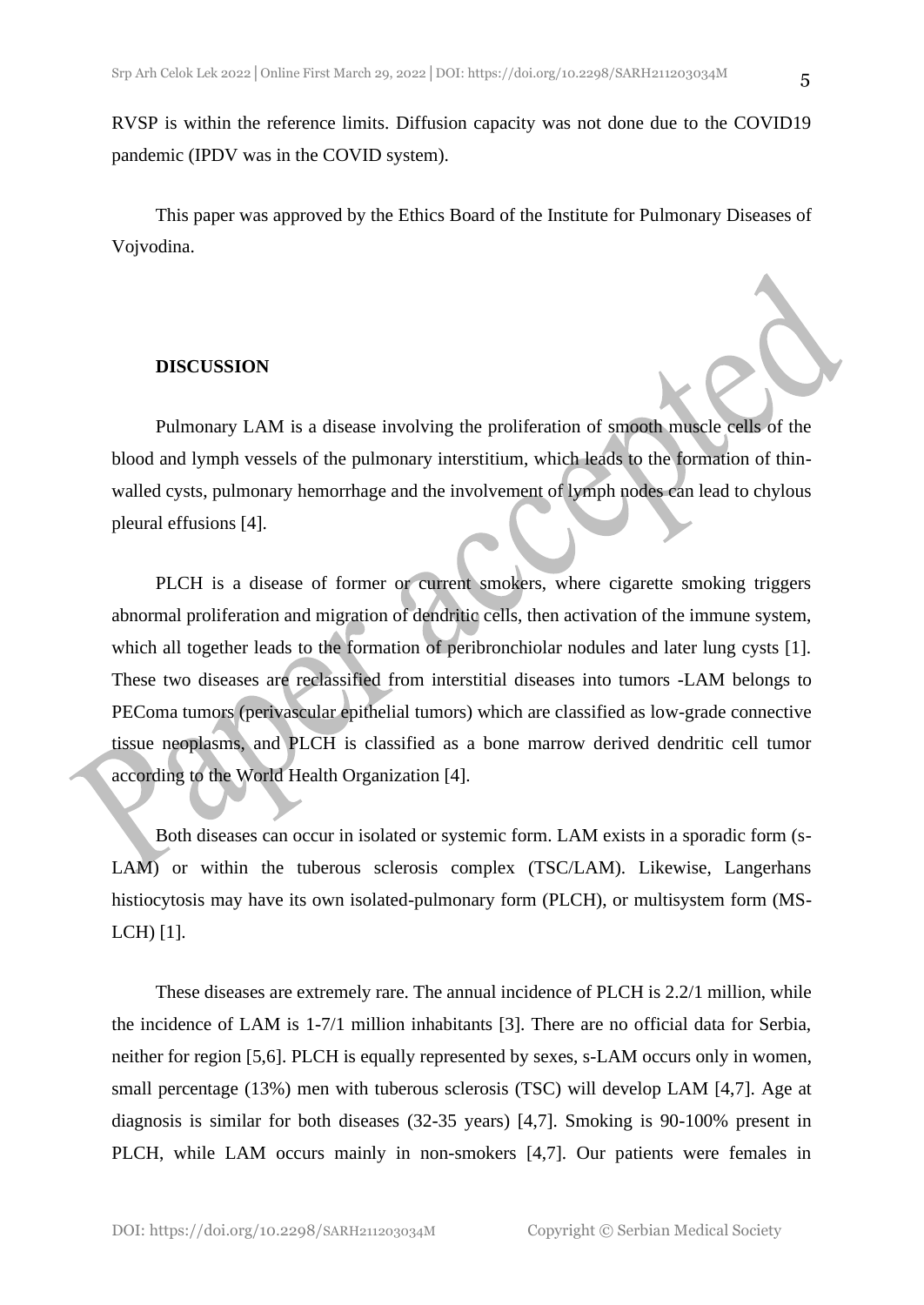generative period (PLCH patient was 23, LAM patient was 43 years old). The patient with PLCH was a smoker; patient with LAM was a non-smoker.

In clinical terms, both diseases may be asymptomatic when detected as an incidental finding, or may be accompanied by nonspecific symptoms (cough and/or difficulty breathing), while acute shortness of breath is a consequence of pneumothorax [3]. In our cases patient with LAM was asymptomatic, previously diagnosed with TSC which urged futher diagnosis. The patient with PLCH had symptoms like dry cough, chest pain and fatigue.

The radiograph in both diseases shows the changes primarily in the upper and middle thirds of the lungs, in the form of discrete cystic changes of the interstitium. HRCT is essential in diagnosing and monitoring both diseases. According to the criteria of the European Respiratory Society (ERS) in the diagnostic algorithm of LAM, the finding of HRCT with the data on previously proven tuberous sclerosis may be sufficient to give a diagnosis, as was the case with our patient. HRCT findings in LAM describe multiple (more than 10), diffusely distributed, thin-walled (up to 2mm), round, clearly demarcated, air-filled cysts with preserved or increased lung volume without other interstitial damage except for the possible presence of micronodular epithelial hyperplasia in tuberous sclerosis [7].

The HRCT findings of PLCH patients depend on the stage of the disease. In the early phase of the disease, it is dominated by centrilobular nodules, 1-10 mm in diameter. In the later stages of the disease, thin-walled cysts of different sizes develop. In most patients, a combination of nodular and cystic parenchymal lesions is registered. Both nodules and cysts follow the apicobasal distribution, they are larger and more numerous in the upper than in the lower lung parts [8].

Spirometry tests can be normal in early stages (both LAM and PLCH patients), however as diseases progress airflow obstruction and decreased lung diffusion capacity occur [1]. Our patient with LAM had normal spiroplethysmographic finding, while 6WMT distance was reduced. The PLCH patient had slightly decreased diffusion capacity. As far as pregnancy is concerned a study showed that it is safe in woman with PLCH and not associated with deterioration of pulmonary function or blood oxygenation [9]. The pregnancy and perinatal period in our patient went smoothly.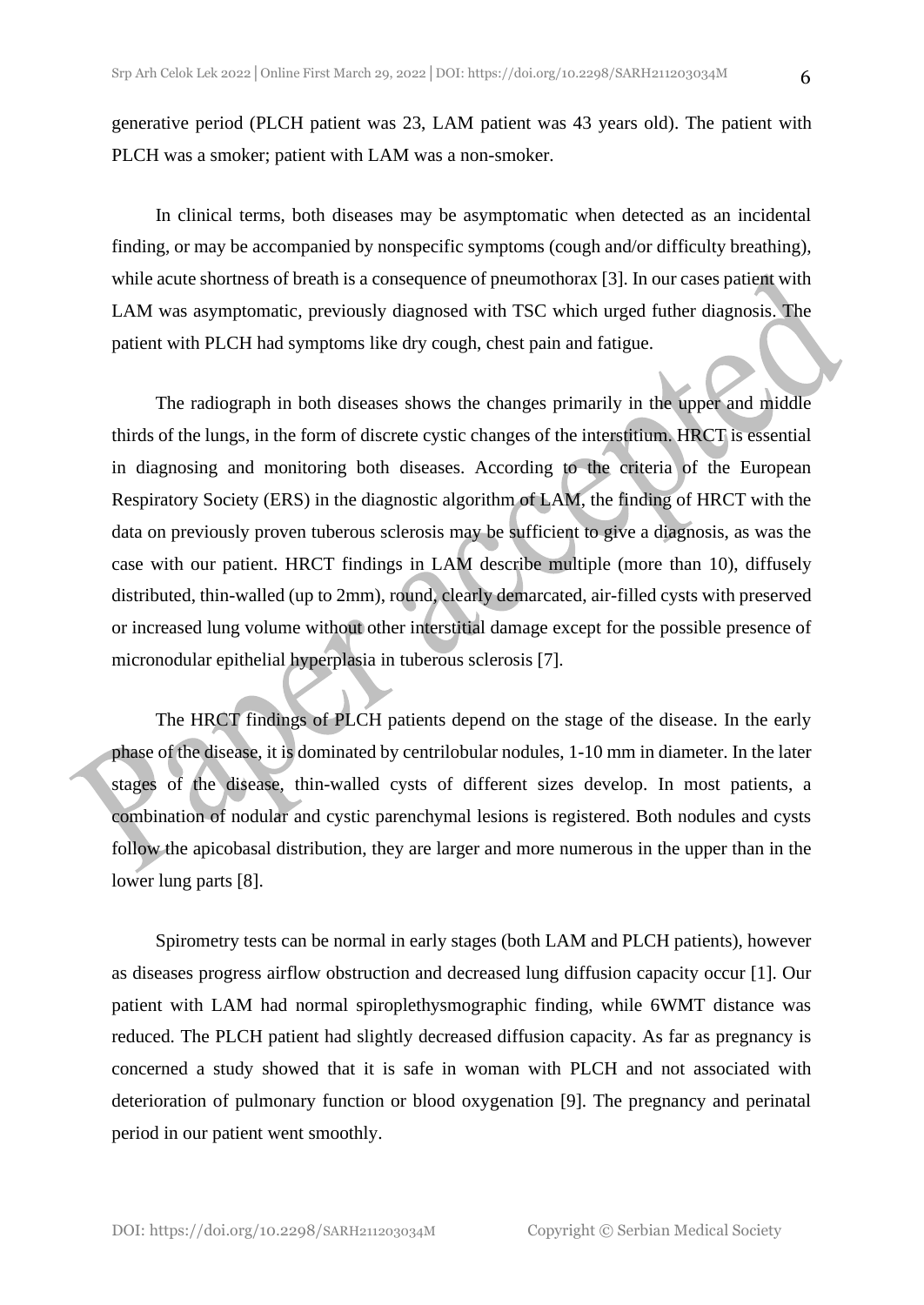PLCH cells (Langerhans cells) are between 12-15 μm in diameter, with eosinophilic cytoplasm. Immunohistochemical staining of these cells showed the expression of CD1a, S100 protein and CD207 (langerin) [10, 11, 12]. The characteristic finding consists of granulomas composed of the Langerhans cells described above and infiltrates of inflammatory cells (eosinophils, lymphocytes, neutrophils). Granulomas can occur in any organ (most common in the skin, bones, pituitary gland, liver and lungs).

Current therapy for LAM are mTOR inhibitors-sirolimus and everolimus [13]. Sirolimus is indicated in patients with FEV1≤70%, chylous effusions or a rapidly progressive form of the disease [1]. The drug sirolimus is registered under the name Rapamune®, and everomilus under the name Afinitor® in the Republic of Serbia. In addition to mTOR inhibitors, supportive therapy in the form of bronchodilators and oxygen is recommended, as well as respiratory rehabilitation [3]. Regular immunization against the seasonal flu is necessary, as well as the application of pneumococcal vaccine. As far as lifestyle is concerned, smoking and diving are prohibited [1]. Since our patient was previously diagnosed with TSC, the decision on therapy (everolimus) was made in agreement with a neurologist and immunologist.

Smoking cessation plays a major role in the treatment of PLCH, leading to stabilization and even regression of the disease [14]. However, in one third of patients, the disease progresses even after smoking cessation. Numerous chemotherapeutic protocols have been tested so far, but with little success [14]. In our case smoking cessation led to slight radiological regression and ECHO improvement.

For both diseases pleurodesis is advised after the first episode of pneumothorax, and lung transplantation is indicated in the progressive form of the disease.

These diseases are extremely rare, far less frequently described in the literature compared to numerous other pulmonary diseases and should be distinguished from diseases that mimic lung cysts (emphysema, bronchiectasis, honeycomb lungs). A good cooperation of several specialists is necessary to establish the diagnose either of LAM or PHLC.

### **Conflict of interest:** None declared.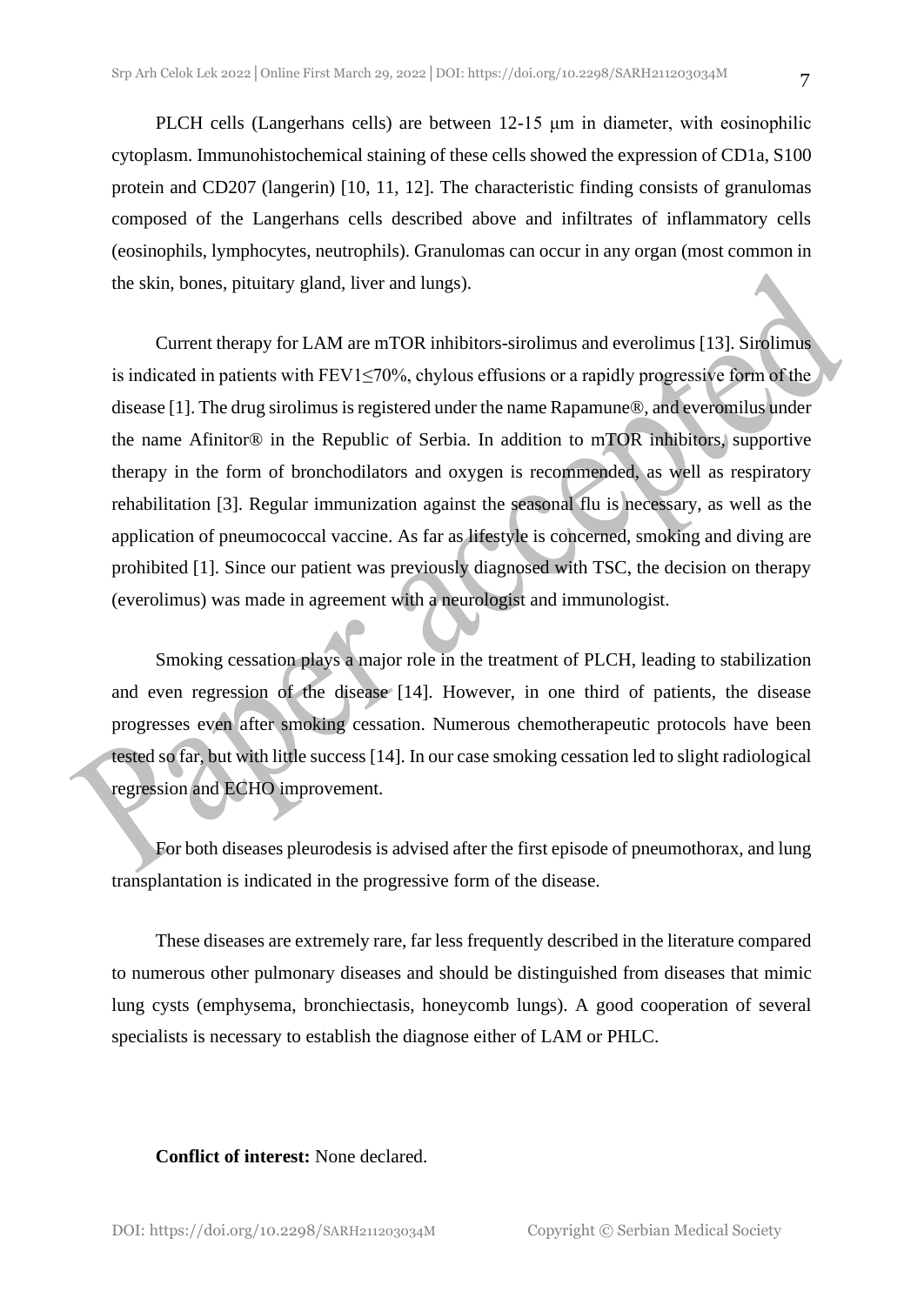### **REFERENCES**

- 1. Obaidat B, Yazdani D, Wikenheiser-Brokamp AK, Gupta N. Diffuse cystic lung diseases. Respiratory Care. 2020; 65(1):111-26. doi: 10.4187/respcare.07117
- 2. Park S, Lee EJ. Diagnosis and treatment of cystic lung disease. Korean J Intern Med. 2017;32:229-38. doi: 10.3904/kjim.2016.242
- 3. Lee KC, Kang EY, Yong HS, Kim C, Lee KY, Hwang HS, et al. A stepwise diagnostic approach to cystic lung diseases for radiologists. Korean J Radiol. 2019,20(9);1368-80. doi: 10.3348/kjr.2019.0057
- 4. Travis WD, Brambilla E, Nicholson AG, Yatabe Y, Austin JHM, Beasley MB, et al. The 2015 World Health Organization Classification of Lung Tumors: impact of genetic, clinical and radiologic advances since the 2004 classification. J Thorac Oncol. 2015;10(9):1243-60. doi: 10.1097/JTO.0000000000000630
- 5. Sreter KB, Barisic B, Light RW. Successful factor XIII treatment of refractory chylothorax in tuberous sclerosis complex-associated lymphangioleiomyomatosis, multifocal multinodular pneumocyte hyperplasia and mediastinal lymphadenopathy. Lymphology. 2017;50(4):183-7. PMID: 30248722
- 6. Milenković B, Bogdanović A, Cvok T, Mitić J, Stošić J, Dudvarski Ilić A. Plućna histiocitoza. Med Pregl 2013; LXVI (Suppl 1):101-105.
- 7. Xu KF, Xu W, Liu S, Yu J, Tian X, Yang Y, et al. Lymphangioleiomyomatosis. Semin Respir Crit Care Med. 2020;41:256-68. doi: 10.1055/s-0040-1702195
- 8. Galindo RG, Allen C. Largenhans cell histiocytosis. Blood. 2020;135(16):1319-31. doi: 10.1182/blood.2019000934
- 9. Radzikowska E. Update on Pulmonary Langerhans Cell Histiocytosis. 2021. Front. Med. 7:582581. doi: 10.3389/fmed.2020.582581
- 10. McCarthy C, Gupta N, Johnson SR, Yu JJ, McCormack FX. Lymphangioleiomyomatosis: pathogenesis, clinical features, diagnosis, and management. Lancet Respir Med. 2021; 9(11):1313-27. doi: 10.1016/S2213- 2600(21)00228-9
- 11. Srivatsav V, Tallon K. A unique presentation of Pulmonary Langerhans Cell Histiocytosis, Respiratory Medicine Case Reports, 2022, Vol 37, 101635, doi.org/10.1016/j.rmcr.2022.101635.
- 12. Kirk DJ. Pulmonary cystic disease and its mimics. Int J Surg Pathol. 2020;13:141-63. doi: 10.1016/j.path.2019.11.007
- 13. Landh E, Wang R, Lyn MM, Traini D, Young PM, Xin H. Ong. 2022 Prospective nanoparticle treatments for lymphangioleiomyomatosis, Expert Opinion on Drug Delivery, 19:1, 75-86, doi:10.1080/17425247.2022.2029401
- 14. Rodriguez-Galindo C, Allen CE. Langerhans cell histiocytosis. Blood. 2020;135(16):1319-31. doi: 10.1182/blood.2019000934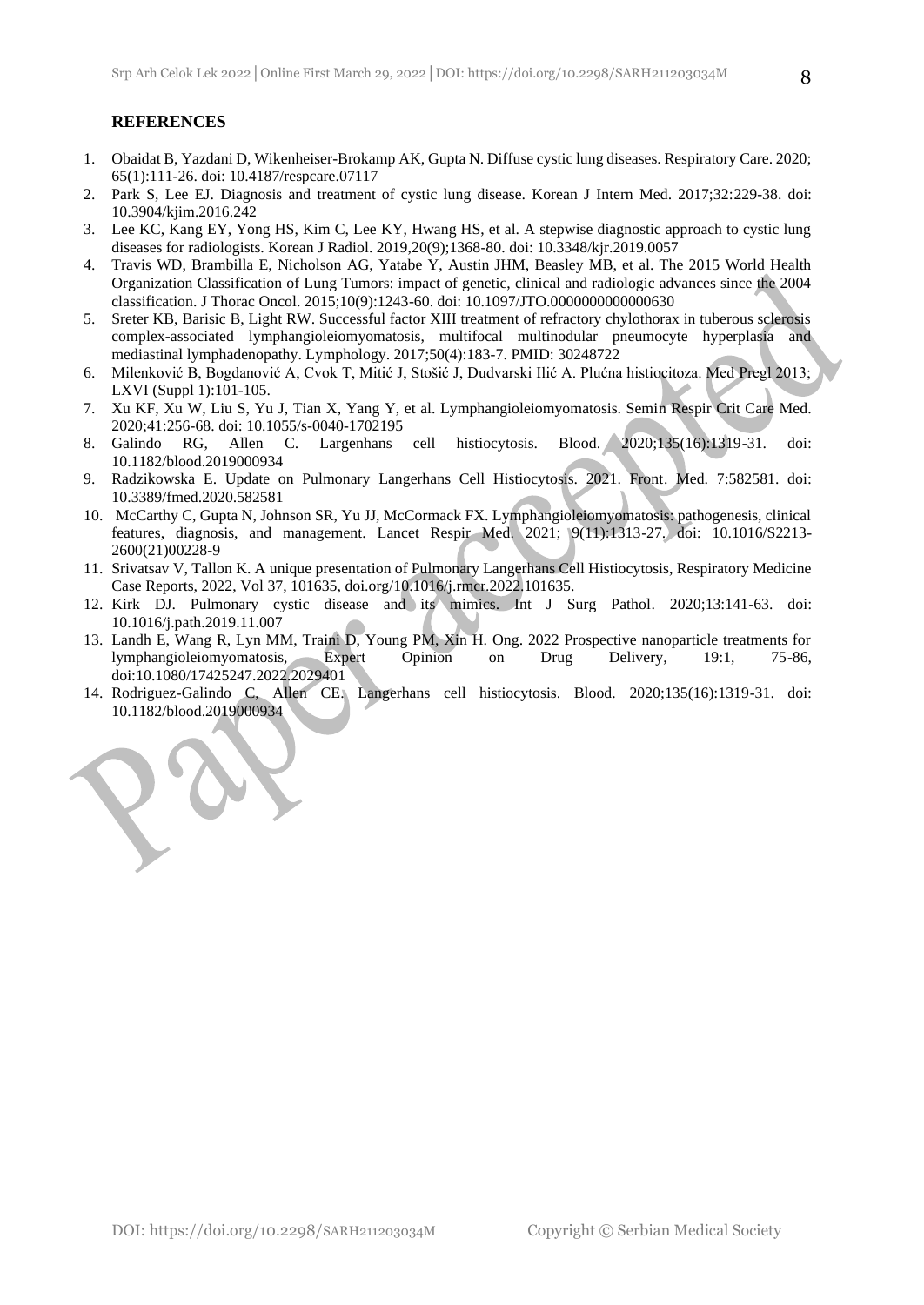

**Figure 1**. Chest high-resolution computed tomography of the patient with

lymphangioleiomyomatosis before therapy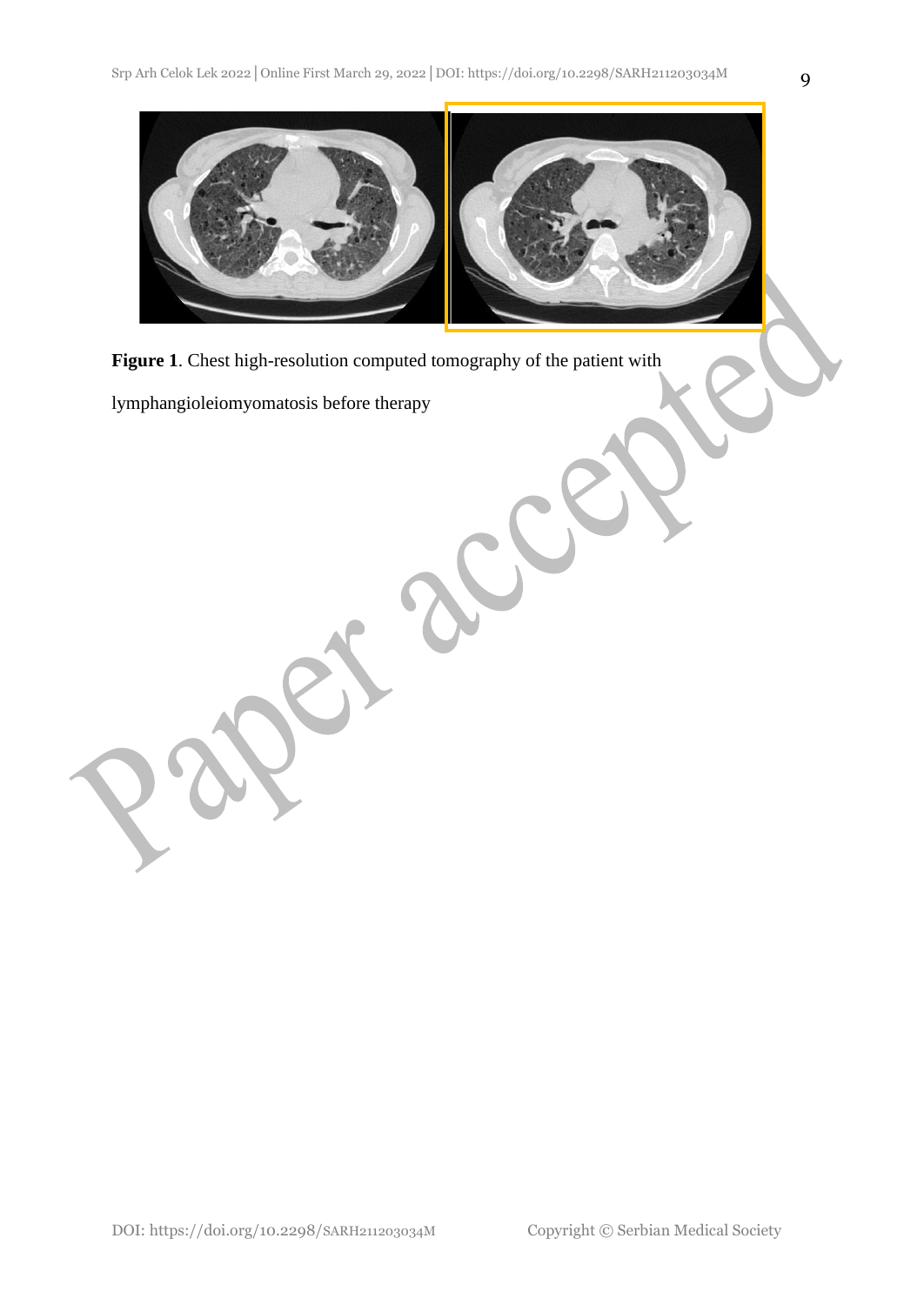

**Figure 2**. Chest high-resolution computed tomography of the patient with

lymphangioleiomyomatosis after four years of therapy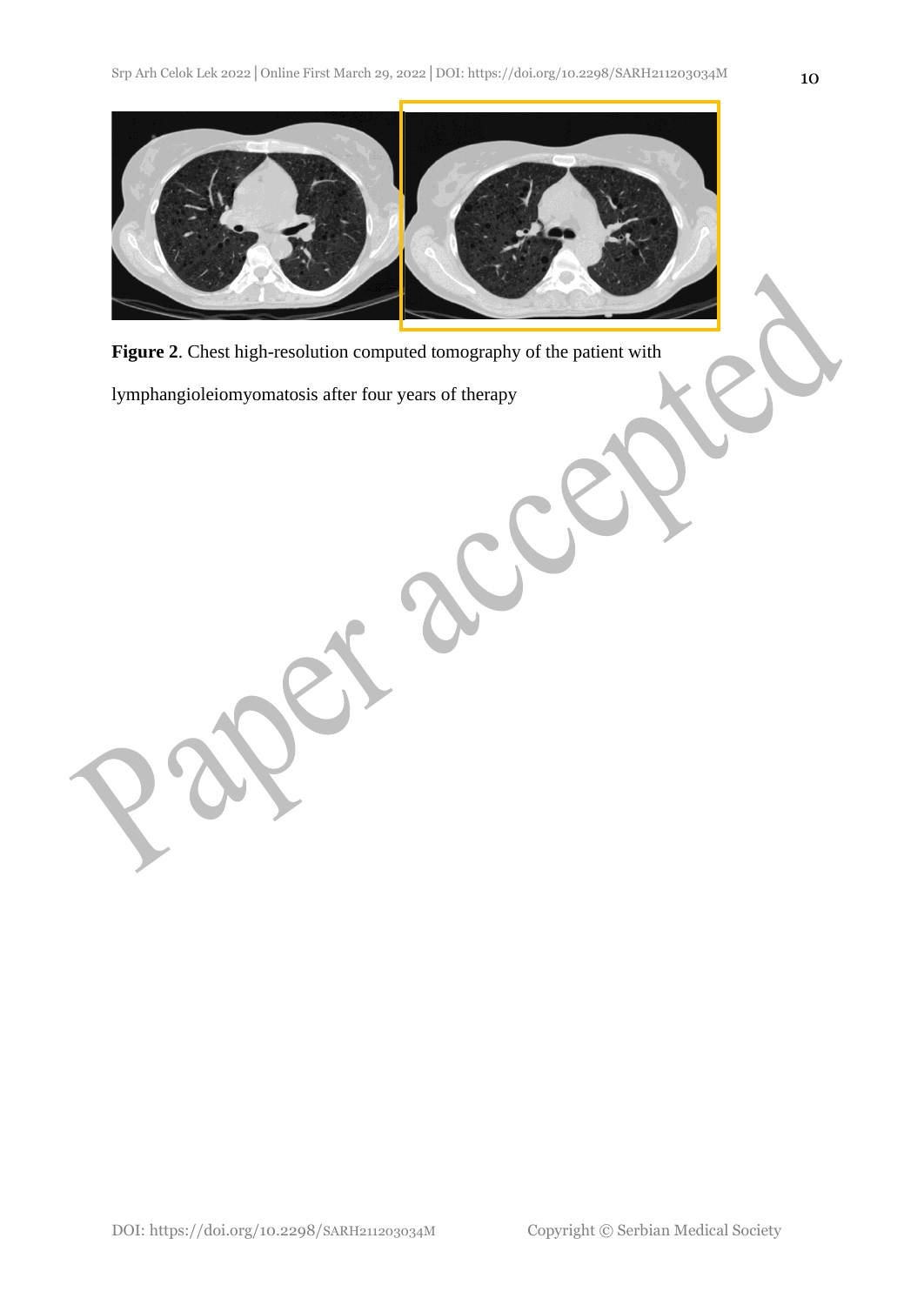

Figure 3. Initial chest high-resolution computed tomography of the patient with pulmonary

Langerhans cell histiocytosis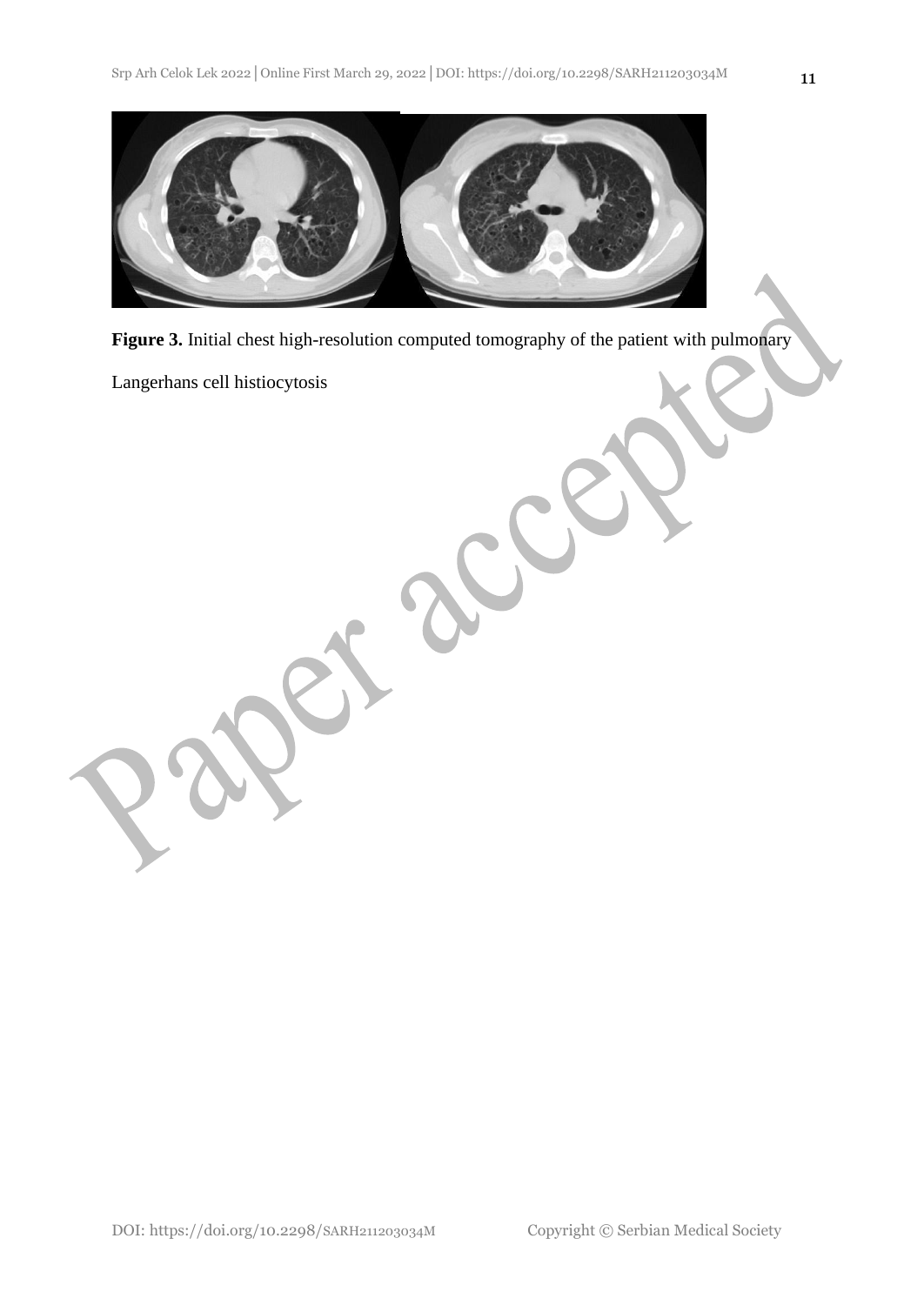

**Figure 4.** Chest high-resolution computed tomography of the patient with pulmonary

Langerhans cell histiocytosis after three years